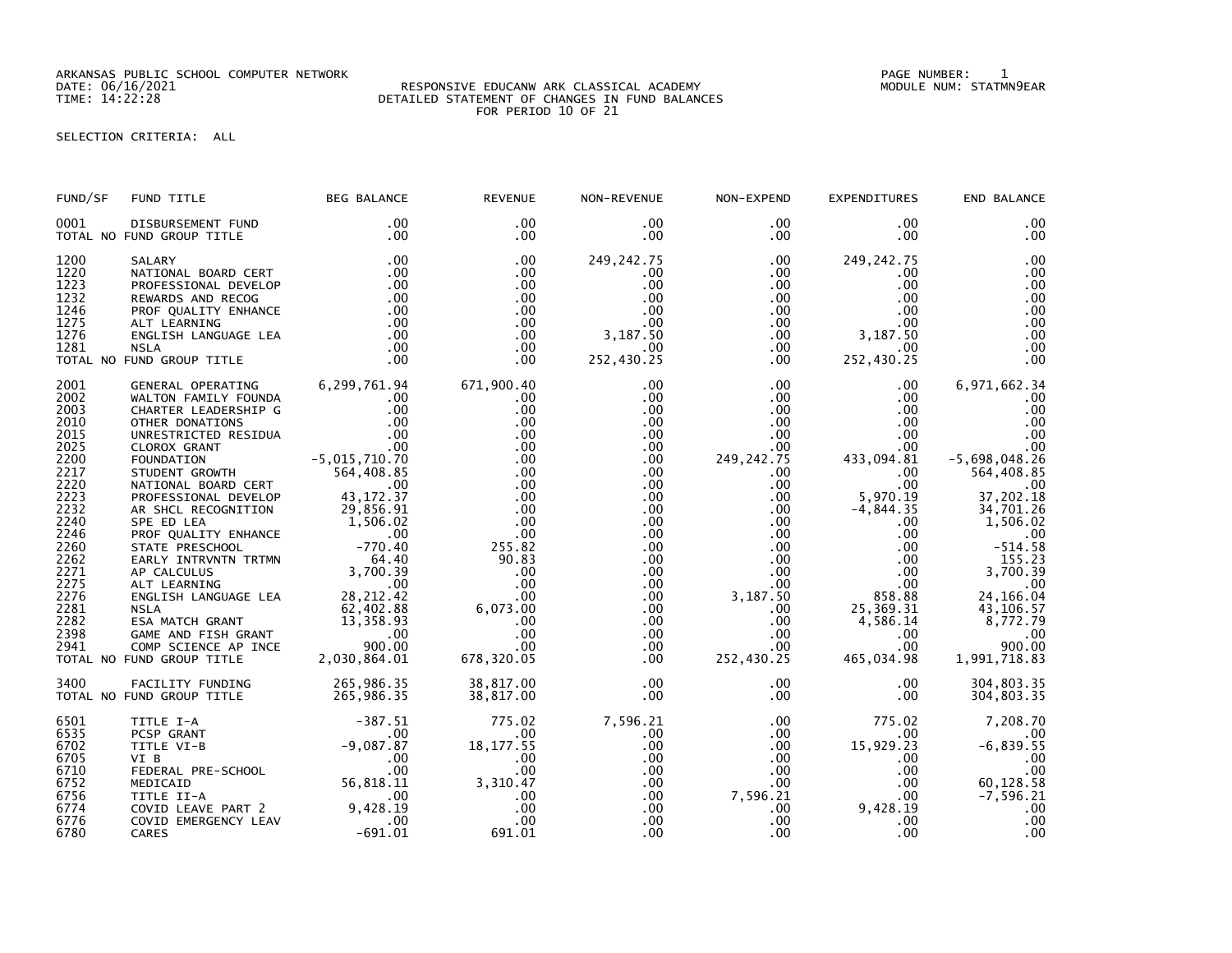ARKANSAS PUBLIC SCHOOL COMPUTER NETWORK PAGE NUMBER: 2

## DATE: 06/16/2021 RESPONSIVE EDUCANW ARK CLASSICAL ACADEMY MODULE NUM: STATMN9EAR TIME: 14:22:28 DETAILED STATEMENT OF CHANGES IN FUND BALANCES FOR PERIOD 10 OF 21

SELECTION CRITERIA: ALL

| FUND/SF      | FUND TITLE                        | <b>BEG BALANCE</b>                          | <b>REVENUE</b> | NON-REVENUE | NON-EXPEND           | <b>EXPENDITURES</b> | END BALANCE                                  |
|--------------|-----------------------------------|---------------------------------------------|----------------|-------------|----------------------|---------------------|----------------------------------------------|
| 6781         | ESSER II                          | .00                                         | .00            | .00         | .00                  | .00                 | .00                                          |
| 6786         | TITLE IV                          | $-256.79$                                   | 513.58         | .00         | .00                  | 9,667.29            | $-9,410.50$                                  |
| 6788         | COVID SCHOOL MEALS                | .00                                         | $.00 \times$   | $.00 \,$    | $.00 \,$             | .00                 | .00                                          |
|              | TOTAL FEDERAL GRANTS FUND         | 55,823.12                                   | 23,467.63      | 7,596.21    | 7,596.21             | 35,799.73           | 43,491.02                                    |
| 7001         | ATHLETIC CROSS COUNT              | $-83.96$                                    | .00            | .00         | $.00 \,$             | $.00 \,$            | $-83.96$                                     |
| 7002         | ATHLETIC BASKETBALL               | 2,815.44                                    | .00            | .00         | $.00 \,$             | 3,441.63            | $-626.19$                                    |
| 7003         | ATHLETIC VOLLEYBALL               | 1,337.83                                    | .00            | .00.        | .00                  | .00                 | 1,337.83                                     |
| 7004         | ATHLETIC TENNIS                   | .00                                         | .00            | .00         | .00                  | $.00 \,$            | $\overline{0}0$ .<br>697.29                  |
| 7005         | ATHLETIC GOLF                     | 1,289.42                                    | .00            | .00         | $.00 \,$             | 592.13              |                                              |
| 7006         | ATHLETIC TRACK                    | $-725.00$                                   | .00            | .00         | $.00 \,$             | 1,596.41            | $-2, 321.41$                                 |
| 7007         | CHEER/DANCE                       | 404.81                                      | 1,628.21       | .00.        | $.00 \cdot$          | 1,870.32            | 162.70                                       |
| 7008         | GENERAL ATHLETICS                 | 1,186.94                                    | 8,000.00       | .00         | $.00 \,$             | $.00 \,$            | 9,186.94                                     |
| 7009         | GATE FEES ATHLETICS               | 69.03                                       | .00            | .00         | $.00 \,$             | .00 <sub>1</sub>    | 69.03                                        |
| 7010         | AFTERSCHOOL PROGRAM               | $-20,035.89$                                | 4,808.51       | .00         | $.00 \,$             | 8,413.10            | $-23,640.48$                                 |
| 7011         | UNIFORM ASSISTANCE                | 3,974.87                                    | .00            | .00         | .00                  | .00                 | 3,974.87                                     |
| 7012         | <b>HEALTH</b>                     | 5,360.50                                    | .00            | .00         | $.00 \,$             | .00                 | 5,360.50                                     |
| 7013         | WEIGHTLIFTING/PE                  | 448.21                                      | .00            | .00         | $.00 \,$             | $.00 \,$            | 448.21                                       |
| 7014         | LACROSSE                          | 1,379.15                                    | .00            | .00         | .00                  | $.00 \,$            | 1,379.15                                     |
| 7015         | E-SPORTS                          | .00                                         | .00            | .00         | .00                  | $.00 \,$            | .00                                          |
| 7016         | RUNNING CLUB                      | 813.80                                      | .00            | .00         | .00                  | .00                 | 813.80                                       |
| 7018         | GIRLS BASKETBALL                  | 334.00                                      | .00            | .00         | $.00 \,$             | $.00 \,$            | 334.00                                       |
| 7019         | HS CHOIR                          | 976.86                                      | .00            | .00         | $.00 \,$             | 74.99               | 901.87                                       |
| 7020         | MUSIC                             | 1,137.57                                    | .00            | .00         | $.00 \,$             | $.00 \,$            | 1,137.57                                     |
| 7021         | <b>THEATRE</b><br><b>ROBOTICS</b> | 1,324.57<br>2,708.88                        | .00<br>.00     | .00         | .00                  | $.00 \,$            | 1,324.57                                     |
| 7022<br>7023 | STUDENT COUNCIL                   | 738.28                                      | .00            | .00<br>.00  | $.00 \,$<br>$.00 \,$ | .00<br>$.00 \,$     | 2,708.88                                     |
| 7024         | JR STUDENT COUNCIL                | 1,465.23                                    | .00            | .00         | $.00 \,$             | .00                 | 738.28<br>1,465.23                           |
| 7027         | FINE ARTS                         | 364.68                                      | 116.48         | .00         | .00                  | $.00 \,$            | 481.16                                       |
| 7030         | <b>YEARBOOK</b>                   | 737.54                                      | 450.00         | .00         | .00                  | .00                 |                                              |
| 7032         | PROM                              | 1,284.53                                    | 511.03         | .00         | $.00 \,$             | 271.70              | 1, 187.54<br>1, 523.86                       |
| 7033         | LIBRARY                           | 1,857.49                                    | .00            | .00         | $.00 \,$             | $.00 \,$            | 1,857.49                                     |
| 7034         | SCHOLARSHIP                       | 755.14                                      | .00            | .00         | $.00 \,$             | $.00 \,$            | 755.14                                       |
| 7035         | FIELD TRIP                        | 137.01                                      | .00            | .00         | $.00 \,$             | .00                 | 137.01                                       |
| 7036         | CHESS CLUB                        | 97.19                                       | .00            | .00         | $.00 \,$             | $.00 \,$            | 97.19                                        |
| 7037         | OUTDOOR CLUB                      | 80.90                                       | .00            | .00         | $.00 \,$             | $.00 \,$            | 80.90                                        |
| 7119         | JR HIGH CHOIR                     | 168.48                                      | .00            | .00         | .00                  | .00                 | 168.48                                       |
| 7215         |                                   | 184.00                                      | .00            | .00         | $.00 \,$             | $.00 \,$            | 184.00                                       |
| 7810         | UPPER SCHOOL ACTIVIT              | 115.03                                      | .00            | .00         | $.00 \,$             | 338.80              | $-223.77$                                    |
| 7860         | SENIOR TRIP                       |                                             | .00            | .00         | $.00 \,$             | $.00 \,$            |                                              |
| 7861         | SENIOR CLASS 2022                 | $\begin{array}{c} .00 \\ 38.37 \end{array}$ | .00            | .00         | .00                  | $.00 \,$            | $\begin{array}{r} 0.00 \\ 38.37 \end{array}$ |
| 7870         | NWACA GEN ACTIVITY                | 52,367.00                                   | 7,219.75       | .00         | $.00 \,$             | 46.20               | 59,540.55                                    |
| 7871         | TEACHER APPRECIATION              | 2,684.39                                    | .00            | .00         | .00                  | .00                 | 2,684.39                                     |
| 7880         | ENRICHMENT                        | 1,053.60                                    | 30.00          | .00         | .00                  | 153.00              | 930.60                                       |
| 7901         | LR ATHLETICS                      | $-375.75$                                   | 105.00         | .00         | $.00 \,$             | 170.22              | $-440.97$                                    |
| 7902         | LR BOYS BASKETBALL                | $-167.42$                                   | .00            | .00         | .00                  | $.00 \,$            | $-167.42$                                    |
| 7903         | LR VOLLEYBALL                     | 2,134.05                                    | .00            | .00         | $.00 \cdot$          | $.00 \,$            | 2,134.05                                     |
| 7920         | LR STUDENT COUNCIL                | 154.64                                      | .00            | .00         | $.00 \,$             | .00                 | 154.64                                       |
| 7921         | LR DRAMA                          | 2,842.94                                    | .00            | .00         | $.00 \,$             | $.00 \,$            | 2,842.94                                     |
| 7922         | <b>BLANK</b>                      | .00                                         | .00            | .00         | .00                  | .00                 | .00                                          |